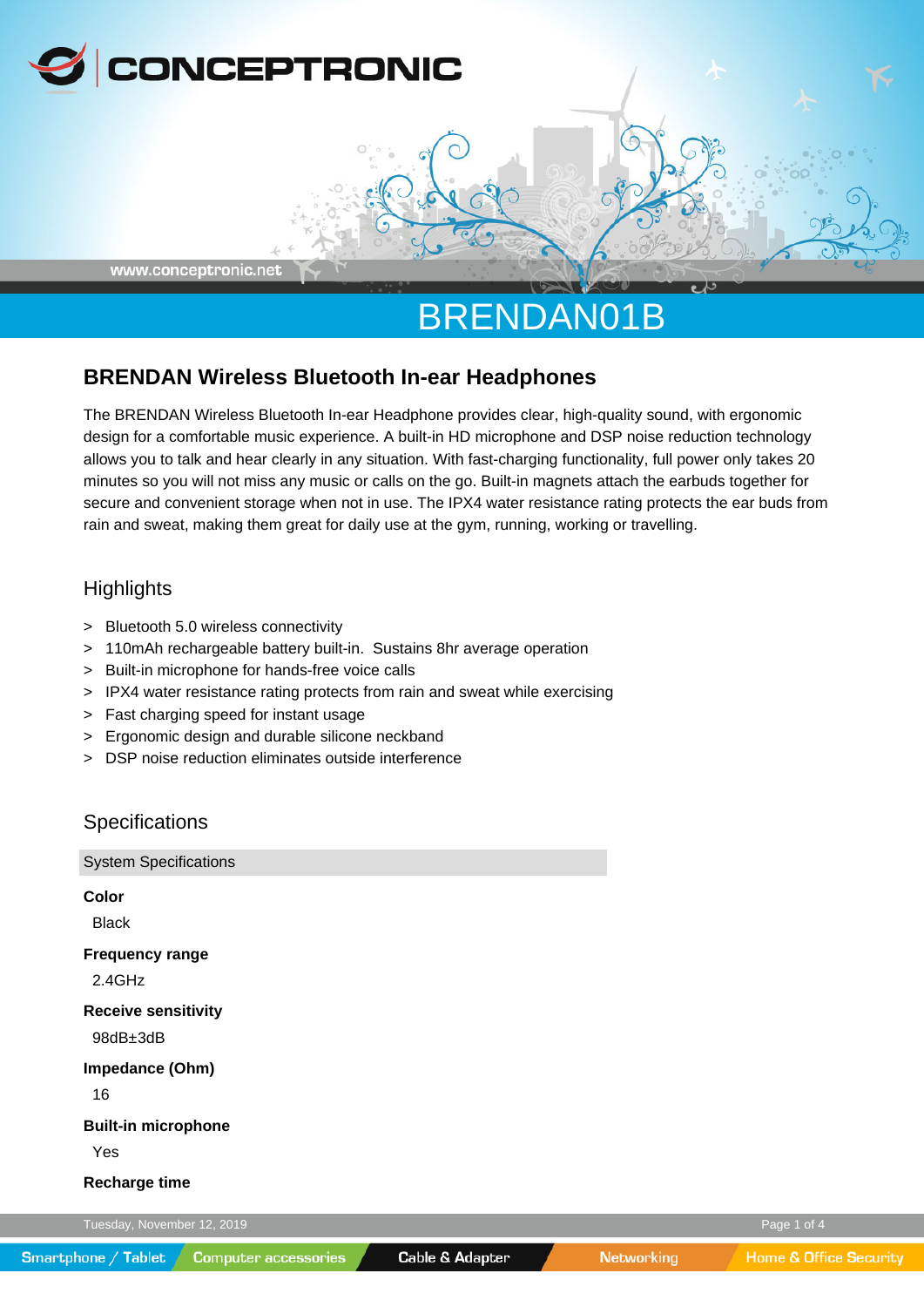

www.conceptronic.net

# BRENDAN01B

10 minute charge provides 5 hours use under normal conditions. 20 minutes to full charge.

#### **Audio power in RMS (Watt)**

0.003

#### **Battery capacity (mAh)**

3.7V/110mAH

### **Frequency response**

20Hz-20kHz

#### **Bluetooth version**

5.0

### **Power input voltage**

5VDC

#### Features

### **Volume control**

Yes

### **General features**

IPX4 Water Resistance Bluetooth profiles: HSP, HFP, A2DP and AVRCP Operating distance: 10 meters Class II Standby time:

## Physical Specifications

#### **Product depth (mm)**

400

#### **Product breadth (mm)**

115

### **Product height (mm)**

11

### **Product weight (g)**

216

Tuesday, November 12, 2019 Page 2 of 4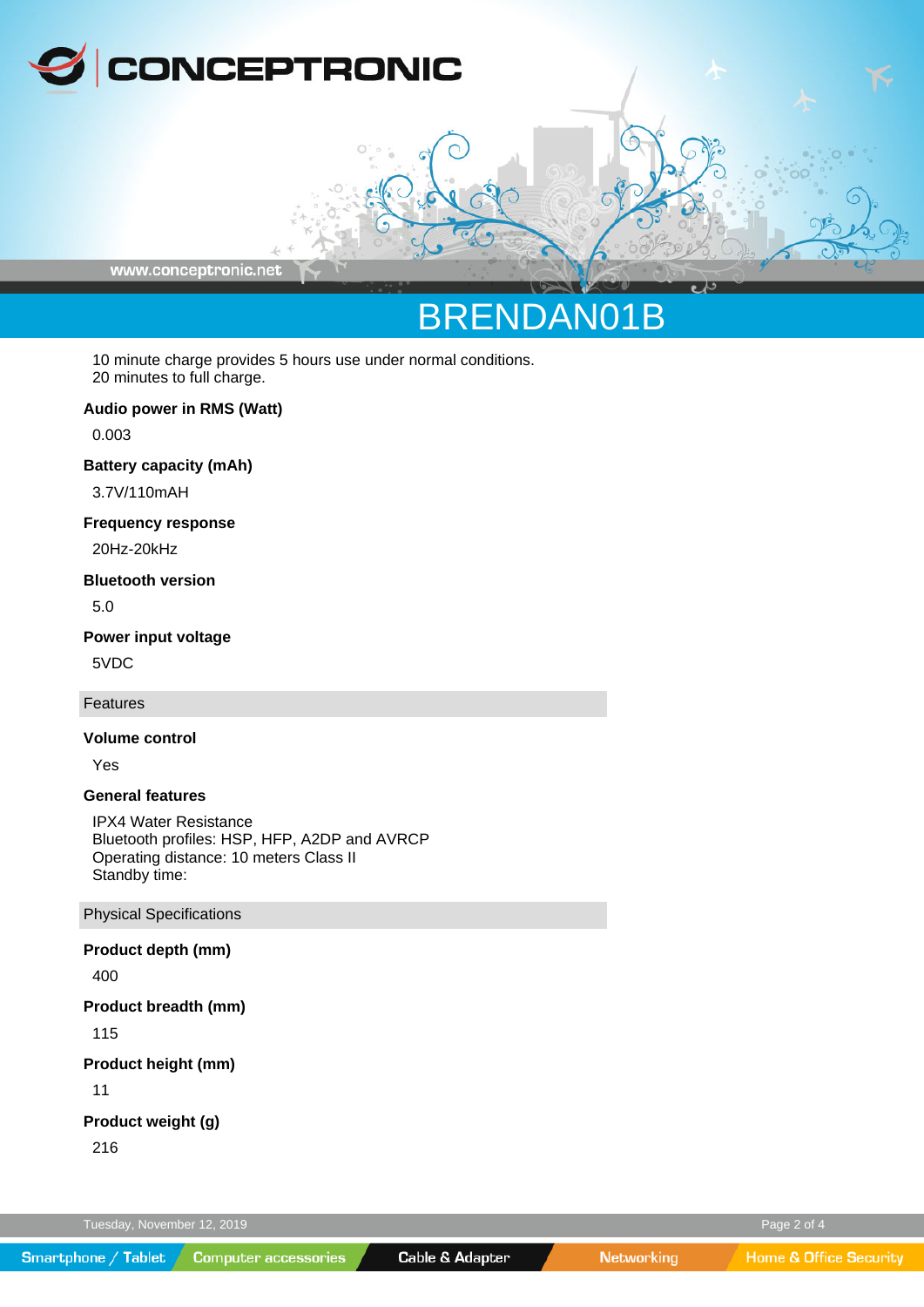

www.conceptronic.net

# BRENDAN01B

# Order Information

| Order Code: | BRENDAN01B    |
|-------------|---------------|
| P/N code:   | 120838207     |
| EAN Code:   | 4015867209493 |
| In a Box:   | 40            |

# Package content

- > BRENDAN01B
- > Multilingual quick installation guide
- > USB charging cable
- > 2 extra pairs of ear tip sleeves (small & large)